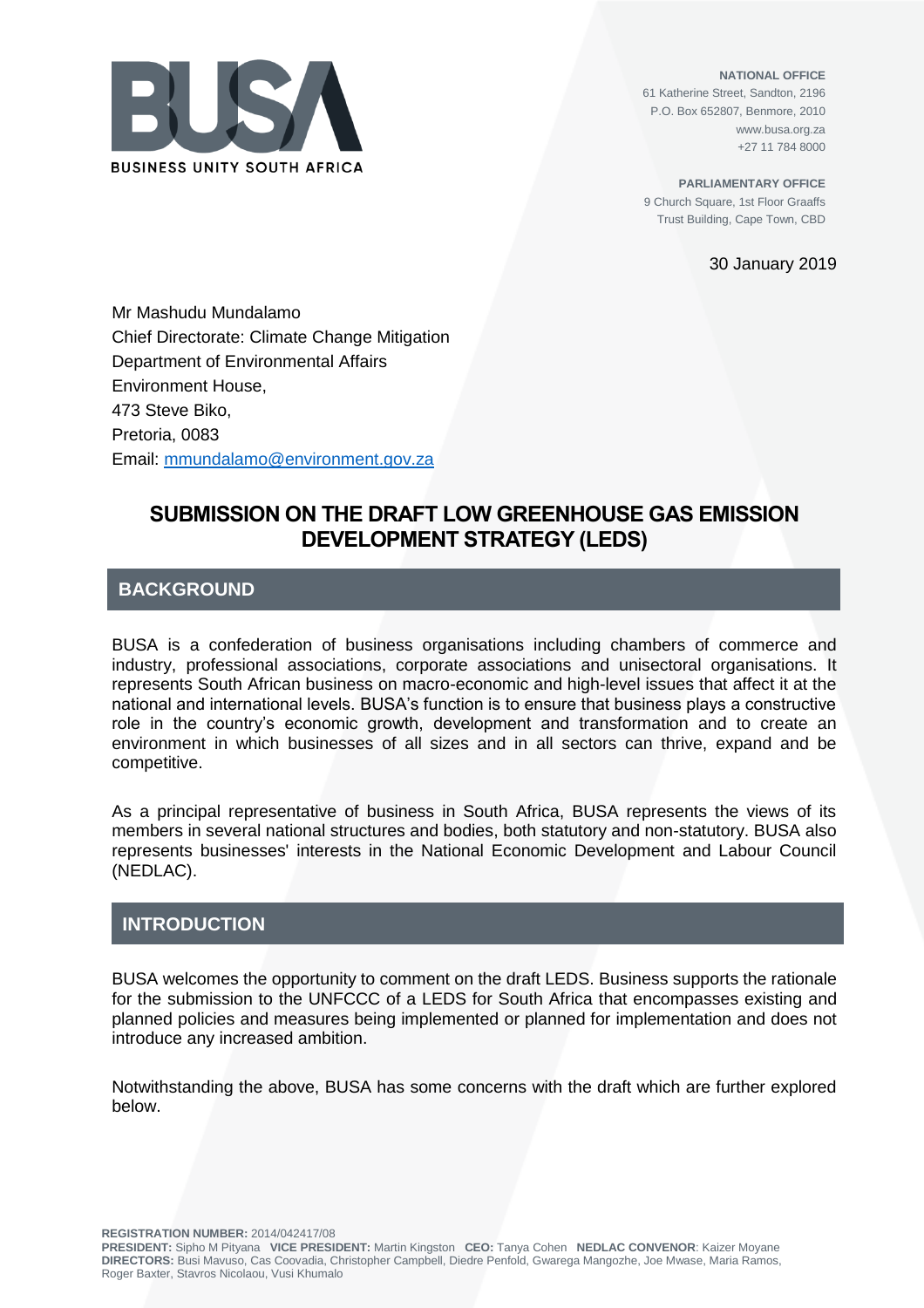

# **COMMENTS**

### **LACK OF A CLEAR STRATEGY**

The strategy must link the measures to the two key policies for South Africa in respect to the country's actions to address climate change. The relationship between the objectives and vision of the LEDS and the measures to reduce emissions, build climate resilience and drive low emissions development must be clear throughout the document.

BUSA cannot see clear linkages between what is covered in the LEDS and the National Climate Change Response Policy (NCCRP) and the Nationally Determined Commitments (NDCs). Both are covered in the draft, however, as arguably the key guiding documents, it would be useful to clearly link the measures and interventions to these two documents. This will help keep the narrative of the document to its stated purpose of how various sectors of the economy would implement policies and measures to reduce emissions up to 2050.

The LEDS document laid out a number of objectives that it aimed to address, however not all these objectives were clearly addressed. Particularly, on page 17 the stated objectives to:

- Provide strategic guidance as to which measures will be implemented to reduce GHG emissions in the short, medium and long-term;
- Provide a high-level plan on how South Africa would transition to a lower carbon development economy in a "just transition" manner; and
- Building the low carbon development culture".

It is uncertain in the document how are these objectives are going to be addressed. The plan and way forward on these objectives is unclear.

It is mentioned several times throughout the document that South Africa going to make a fair contribution to lowering the global increase in temperatures. It is also stated that the document will "*articulate the path going forward in order to place the country on a low-carbon trajectory, while at the same time ensuring broader socio-economic development…"*, however the document fails to set a clear path or show a clear collective plan and how the measures will achieve these objectives. In short, the vision and objectives are not clearly substantiated through the rest of the document.

The narrative should translate all current and planned policies and measures into the roadmap for how South Africa will achieve low emissions development. The current draft fails to make this link clear.

### **COVERAGE OF THE LEDS**

BUSA believes that there are some policy instruments missing from the LEDS. Work was done in conjunction with the National Business Institute (NBI) and the Department to show the climate change policy progression of South Africa at the last two UNFCCC COPs (23 and 24). To the extent that this information may be useful, BUSA directs the Department to the relevant infographic here [https://nbi.org.za/wp-content/uploads/2017/11/DEA-NBI-Infographics-2-](https://nbi.org.za/wp-content/uploads/2017/11/DEA-NBI-Infographics-2-20171102-WEB.pdf) [20171102-WEB.pdf](https://nbi.org.za/wp-content/uploads/2017/11/DEA-NBI-Infographics-2-20171102-WEB.pdf)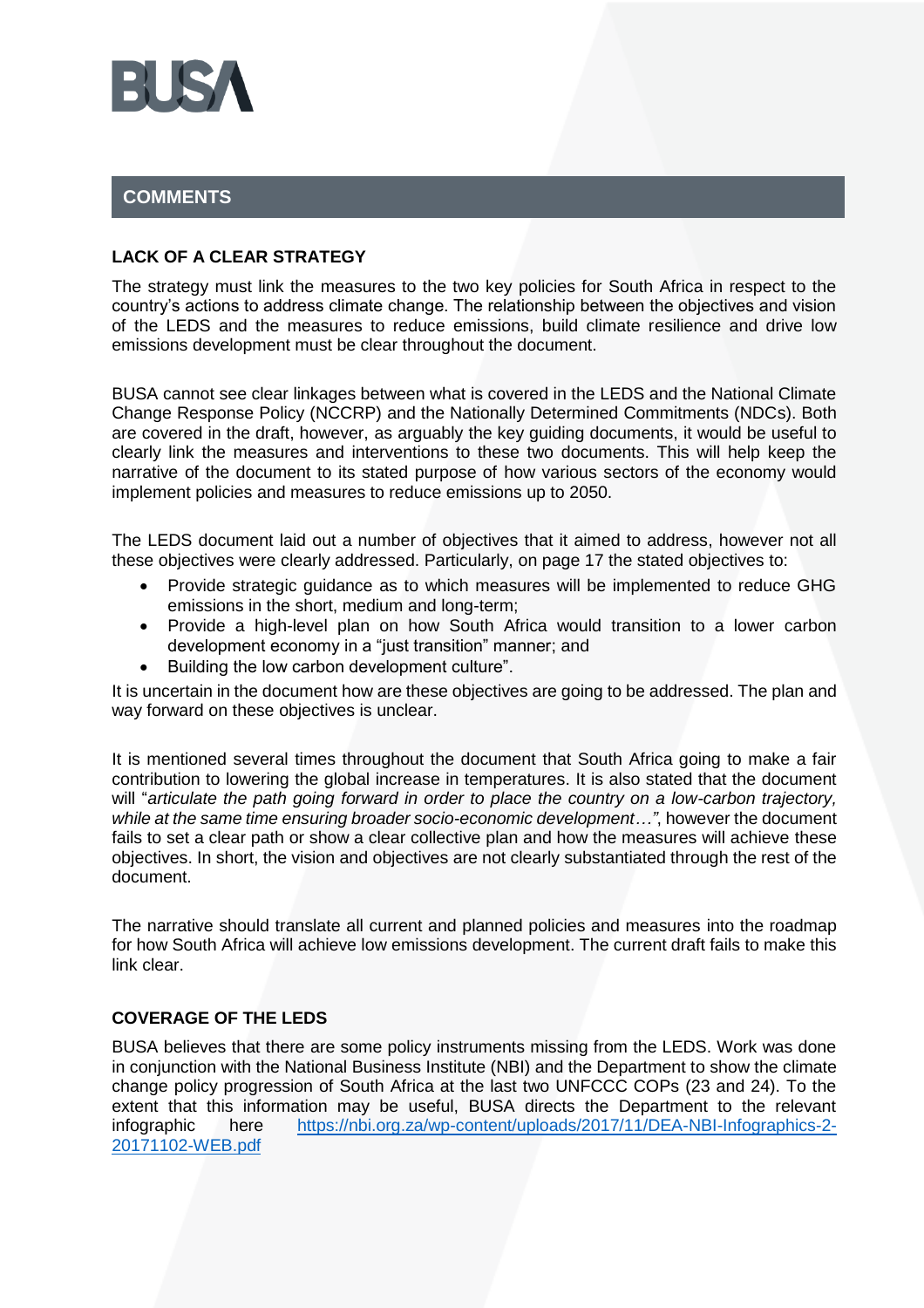

### **LIST OF MEASURES**

Measures to drive low carbon development for each key sector are listed however, these are broad and far-reaching in some cases and includes measures to address (reduce) emissions and build climate resilience. While these measures are needed and should be covered in the document, these are not necessarily the same measures that would drive low emissions development.

The document is inconsistent; on page 10 it states that the LEDS are being developed to also facilitate the implantation of the mitigating part of the country's NDC… but the sectoral measures listed include measures to build resilience to climate change which is outside of mitigation activities. BUSA supports the inclusion of measures to build climate resilience and suggests therefore that the LEDS not propose to focus on mitigation measures.

As mentioned above, the document should include how the progress of these measures will be tracked and how these measures will be translated into realistic actions that can be tracked.

BUSA does not believe that Table 1 on page 25 should be included in the strategy. Though the strategy includes planned policy, including specific sectoral goals from a long-debated strategy outside of the Departments control is ill advised. BUSA has also stated that the opportunities in respect of energy efficiency post-2015 are being overstated. Many industries have already exhausted energy efficiency opportunities in response to high electricity prices, load shedding and in response to calls from DoE and Eskom for increased demand-side management and energy efficiency.

### **MEASUREMENT**

The document is silent on how the progress towards the achievement of low emissions development will be measured.

As a dynamic document that "will be updated regularly based on changing climate information or national plans and programmes" and "in response to social, economic and policy developments over time." BUSA avers that implementation must be regularly monitored, not only updated. It is crucial that progress must be measured. The changes should be reflected in the updates and these updates should also indicate remedial policies and measures to ensure the achievement of the strategy.

The progress of achievement of the measures must be shown in updates, therefore how the measures will be measured should be included. The document should be updated to include all relevant polices and their status and progress, for example, the carbon tax alignment is said to be post-2020 in the current document whereas, by virtue of the imminent promulgation of the Carbon Tax Act, this will occur post-2022.